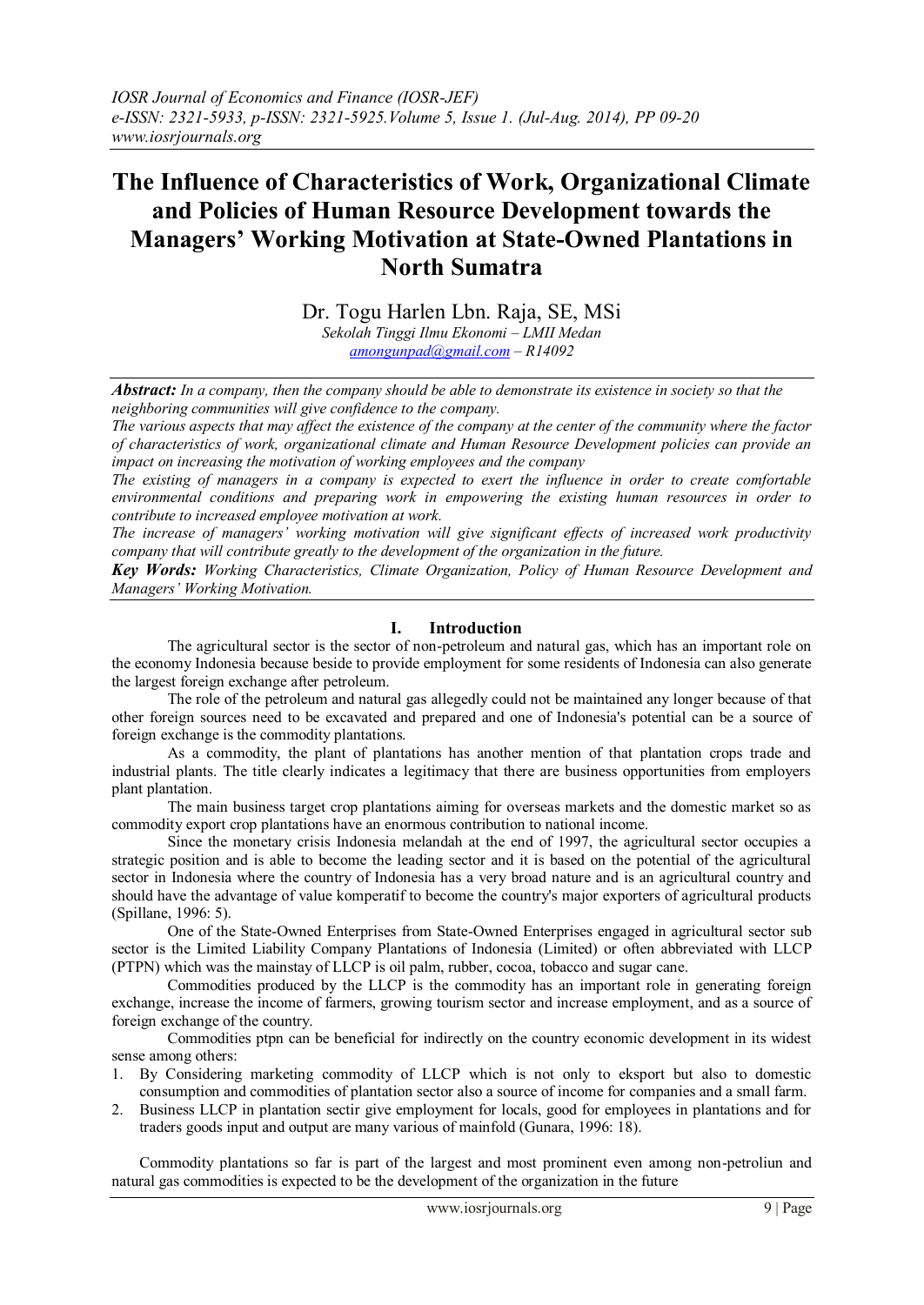Plantation sector in North Sumatra givess a great contribution to the country's sources of income given the magnitude and extent of the existing area in North Sumatra.Volume plantation commodity development in indonesia can be seen as follows:

| N <sub>0</sub> . | <b>BUSINESS FIELD</b> | 2005 | 2006 | 2007 | 2008 | 2009 | 2010 |
|------------------|-----------------------|------|------|------|------|------|------|
| (1)              | (2)                   | (3)  | (4)  | (5)  | (6)  | (8)  | (9)  |
| .,               | Rubber                | 2510 | 2565 | 2623 | 2642 | 2678 | 2712 |
| 2.               | Coconut oil           | 1696 | 2046 | 2078 | 2098 | 2156 | 2168 |
| 3.               | Coconut fruit         | 1386 | 1396 | 4048 | 4024 | 4086 | 4126 |
| 4.               | Palm oil              | 4678 | 4765 | 4856 | 4894 | 5126 | 5242 |
| 5.               | Palm fruit            | 1923 | 1934 | 1965 | 1986 | 1998 | 2012 |
| 6.               | Coffie                | 1386 | 1394 | 2012 | 2024 | 2028 | 2056 |
| 7<br>$\prime$ .  | Tea                   | 402  | 408  | 421  | 428  | 435  | 445  |

**Table 1. The Volume Commodity Development Of Plantation In Indonesia (In Thousand Tons)**

**Source:** Media of North Sumatera Plantaion

Based on the table above, it can be noted that the development of plantation commodities volume from year to year increases and if we see the development of the plantation sector was good enough then develop this commodity is felt strongly the need for improved especially its role of economic growth in the country as well as to increase the country's foreign exchange (North Sumatra Plantations Office, 2001: 30).

One factor that could support for the development of the plantation sector is its human resources. A superior human resources reliable or become a necessity in every sector and is a mainstay of that play an important role in the forefront of international competition in the future.

The General objectives in the propenas put forth about the importance and its role in supporting Human Resource Development and affirmed that the existence of the substance of development is human development and mensyarakat completely (Propenas, 2005).

At this stage of the implementation of the enhanced role of the target as well as the essence of human resources lies in the desire to support the achievement of a General Development Productivity (GDP). The role of human resources is enormous in achieving the optimization of efficiency and effectiveness so that in turn increased national productivity can be achieved.

In discussing the increase in national income is very difficult to separate between the productivity of the country with the productivity of the company because it is the accumulation of corporate productivity

The importance of a sense of national well-being in improving productivity has been universally understood and therefore increased productivity is the very factor that needs to be given attention and effort is continuous and there is no kind of human activities that do not benefit from enhanced productivity as the power to produce more goods and services. Characteristic of a job IS closely related to a job of designed problemss (Robbins, 2001, Gordon, 2000 ).

Design work shows how the management process determines the duties and responsibilities of individual members of the organization. Design this job determines the behaviour and productivity of member organizations through the contents of the work felt (perceived job content).

According to the opinion Wexley and Yukl (2002: 84 ) that productivity work influenced by characteristic of a job where according to him the productivity of work of someone manager determined by how big manager get autonomy in his work.

A positive Organizational climate tends to benefit the Organization in improving work productivity managers employees in it. If your climate organization is a work atmosphere climate dynamic is experienced and perceived by people in the organization that then the atmosphere can stimulate employees to increase productivity of work. (Campbell in Muhammad, 2001: 85).

While the climate of the organization by centralizing decision-making as well as the rules and procedures of a rigid work can lead to low productivity and cause negative attitude on working group (Litwin and Stringer in Burton, 2000: 8).

Dessler (1997), Sikula (1991) argues that human resources development policy is an effort to improve the management of the motivation and ability of member organizations which then is expected to spur an increase in productivity of member organizations who then is expected to spur an increase in productivity of the members of the organization.

Purpose of Human Resource Development is to prepare their employees to be more kompoten, more trampil, more broad-minded, and more bold in face competition with the purpose of can provide optimal results for the company.

An increase in skills, knowledge, and insight then their ability to bekerjapun will make the most and can improve the productivity of their work. Based on explanation above it can be concluded that internal factors were sourced from within an individual and an individual external factors are factors that can affect the productivity of work.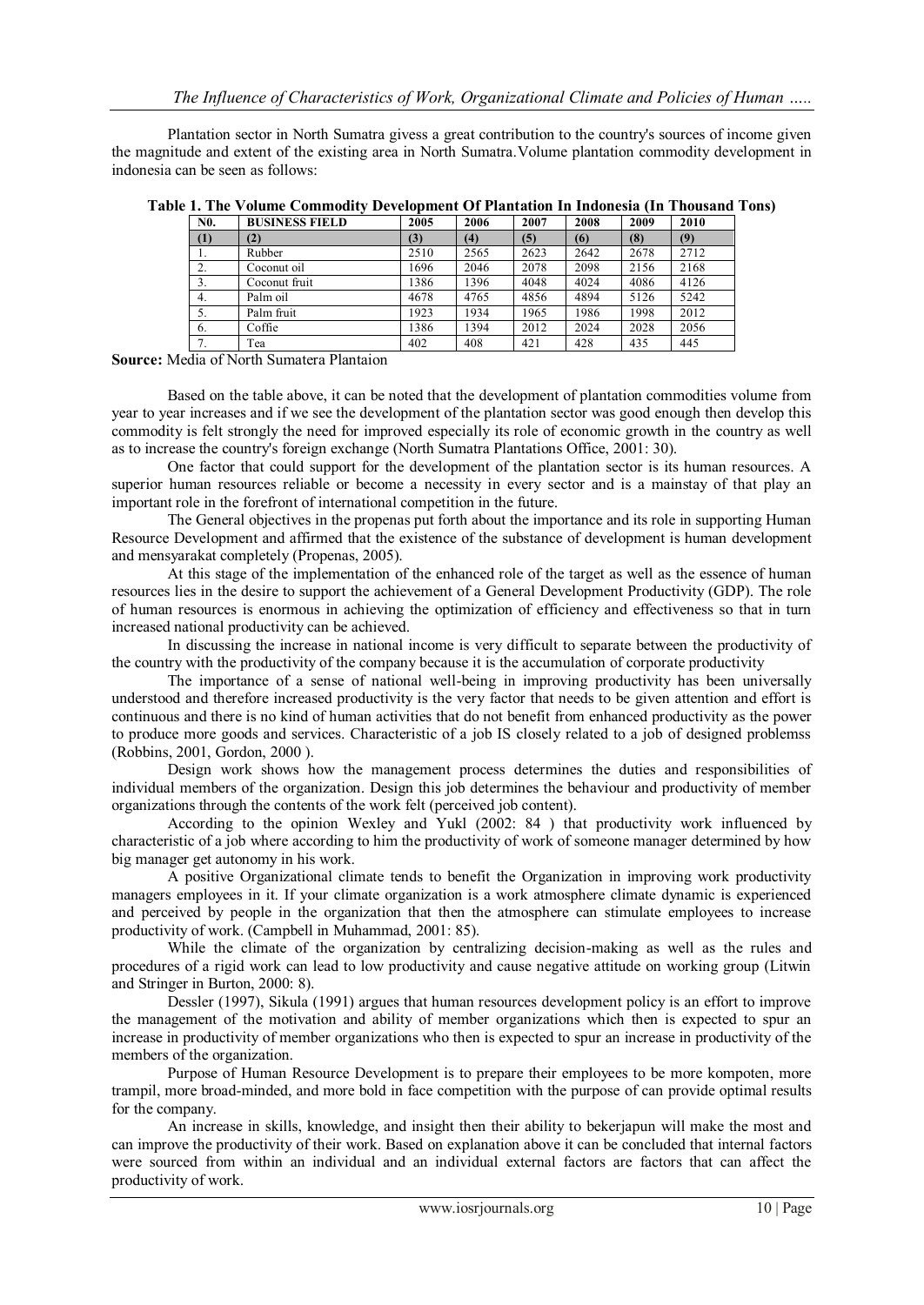## **Formulation Of The Problem**

The formulation of a problem is created to make it easier for the researchers in answering the existing problems on the phenomenon that's been going on.

By looking at the backgrounds of the research are described that can be taken in the formulation of research problem, namely:

**"How big is the influence of the characteristics of the jobs climate, organization and human resource development policies towards the work of managers' motivation in State-Owned Plantations in North Sumatra?".** 

#### **intention of the research**

The intention of this research is to obtain accurate data in order to respond to the phenomenon of job characteristics, influence the climate of the Organization and human resource development policies towards the work motivation of managers.

## **Purposes Of The Research**

The purpose of this research is to know the influence of characteristics of work, organizational climate and policies for Human Resource Development of Managers'working motivation of State-owned enterprises of plantations in North Sumatra.

## **The Usefulness Of The Research**

- a. The operational usefulness sis expected that the result of this research can be useful to make a donation to the thought for leaders and managers of State-Owned Plantations in North Sumatra that the characteristics of the jobs climate, organization and Human Resource Development policy has particular implications for the work motivation of managers.
- b. Uses the development of science is the result of this research was can strengthen previous study about unmannerly organization that conducted in different conditions and to enrich and add to the findings of previous job, research concerning characteristics climate policy organization and human resource development with efforts to increase the motivation work.

# **II. Review Of Literatures**

## **1. Characteristic of work**

In carrying out daily activities that characteristic work felt very contributed to success a company activities or organization because these are related to conditions exist at any company.

The characteristics of the work have a very closely relation with design work where this is a model approach and actions that will be implemented in decision making in the company so that it can be made to a draft of the job (job design).

The design work is a process which is based on the engineering effort on everything to do with a job where this draft must bring together the contents of the forefront include: duties, function and relationships as well as retribution and the required qualifications such as: skills, knowledge, and skills for each job.

Works can be likened to the bridge as a liaison between employees and the Organization and job vacancy-which is the cause of skyrocketing organisation will need human resources. When the personnel department will help organizations to acquire and maintain the desired work units and personnel specialists must have an understanding of the design work.

Gibson, Ivanicevich dan Donnelly, (2003) says that job design refers to the process by which managers decide individual jobs task and authority).

Furthermore, Gibson (2003) also says that job design specify on three things, namely: range, depth and relations work. The range of work describes the number of tasks that must be done the individual holder of the work. The depth of the work describes the leeway for individual holders of jobs can have the choice of how a work can be done while the relationship of the work describes the necessary interpersonal relationships or possible for the job.

According to Spector ini Sugiarto, (2001) says that job description refers to contents and job condition itself. While Robbins (2001) says that models of job characteristics have responded by developing a number of task characteristics theories that to identify task characteristics of jobs, or these characteristics are combined to form different jobs, and relationship of these task characteristics to employee motivation, satisfaction, and performance).

Approach to task characteristics starting with the pioneering work of Turner and Lawrence (in Robbins, 2001) in the mid-1960s, where they developed a research study to assess the influence of the kinds of work that are different based on employee satisfaction and objection. They predicted employees will prefer a complicated and challenging work that such work would increase job satisfaction and lower levels of objection. They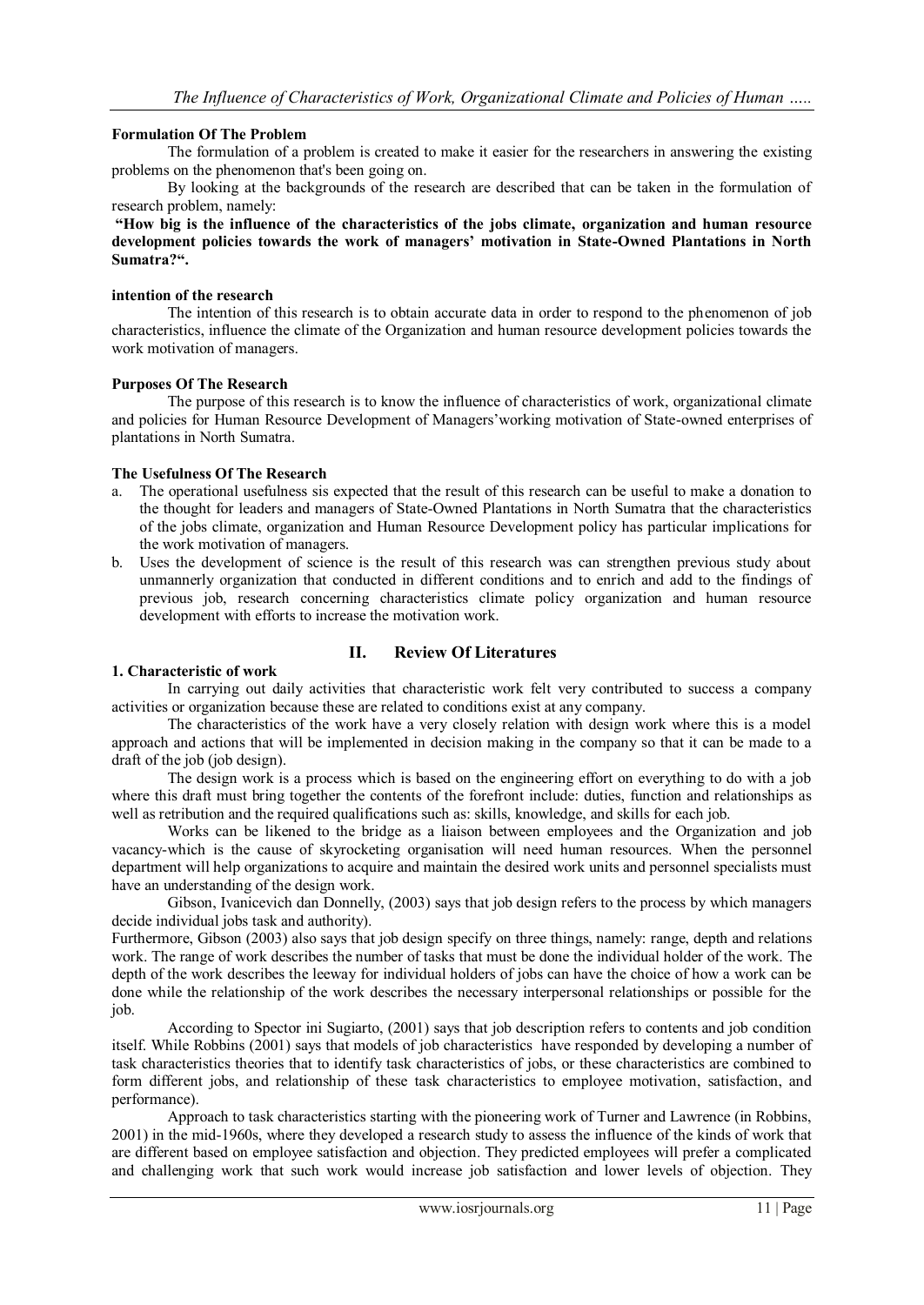establish complexity work in six characteristic theirjobs namely. : (1). varieties, (2). autonomy, (3), responsibility, (4). Knowledge and skills, (5). Needed social interaction and (6). Choiced social interaction.

Dalam perkembangan selanjutnya keenam karaakteristik pekerjaan tersebut diatas direvisi oleh Hackman dan Lawler (dalam Gibson, 2003) menjadi :

In the further development of such six work characteristic above revised by Hackman and Lawler (in Gibson, 2003) into:

1. Variety (keragaman).

Degree to which a job requires employees to perform a wide range of operations in the work, and/or degree to which employees must use a variety of equipment and procedures in their work.

- 2. Autonomy (otonomi).
- Extent ti which employees have a major say in scheduling their work, selecting the equipment they use, and deciding on procedures to be followed.
- 3. Task Identity (identitas tugas).

Extent to which employees do an entire or whole piece of work and can clearly identify with the results of their efforts.

4. Feedback (umpan balik).

Degree to which employees, as they are working, receive information that reveals how well they are performing on the job.

5. Dealing With Others (berhubungan dengan pihak lain).

Degree to which a job requires employees to deal with other people to complete their work.

6. Degree to which a job allows employees to talk with one another on the job and to establish informal relationships with other empyees at work.

## **Climate Organization**

Organization's climate is a very important thing to talk about at the moment because it is crucial in order to achieve the goal of working with efekti and efficient. If your organization is very conducive climate it can affect the Organization's activities and the productivity of its employees will be getting better.

The activity carried out by an organisation are always influenced by their environment and the working environment is closely related to working conditions that are felt by workers and the effect on their attitudes and behaviour in carrying out his job.

The environment has been interacting with the individual and determine their behaviour in organizations is commonly referred to as organizational climate. The climate of the organization is very tight and it's important to talk about at the moment because it is crucial in order to achieve work goals with efficient and effective and if the Organization very conducive climate it can affect the Organization's activities and the productivity of its employees will be getting better.

According to Stoner and Wankel (2006) says that climate organization describes the structure of the organization as a psychological feeling, personality or character from the perceived organizational environment member organizations as a result of its perception.

While Steers (2000) says that the climate organization can be described as follows: when we discuss the concept of organizational climate we really are talking about traits or characteristics that is felt in the work environment and organizational activities to especially since arise was done consciously or not and who considered that organizational climate can affect behavior later.

In other words that the climate of the organization can be viewed as the personality of the Organization as seen by its members so that employees are able to sense the real condition of the existing working environment.

Litwin and Stringer (dalam Gibson, 2003) says that climate organization is terminology that used to describe psycholocical structure of organization, that is a feeling, personality or character of organizational environment felt by member of organization as the result of his perception. According to him that climate organization can be analized based on dimensions as follows:

- 1. Responsibility that is associated with the task completion rate liability is delegated to the members of the organization.
- 2. Standart that is concerned with the provisions of that is stipulated organization about the quality of a result of working a member of the organization.
- 3. The conflict is associated to the other managers and employees who are eager to hear different opinions.
- 4. Reward that is associated with the rewards for every work that is done.
- 5. The structure that is related to employees have limits in an organization.
- 6. The risk that is associated with the ability to take risks and challenges in the work.
- 7. Support that is associated to the assistance received from managers and other employees in an organization.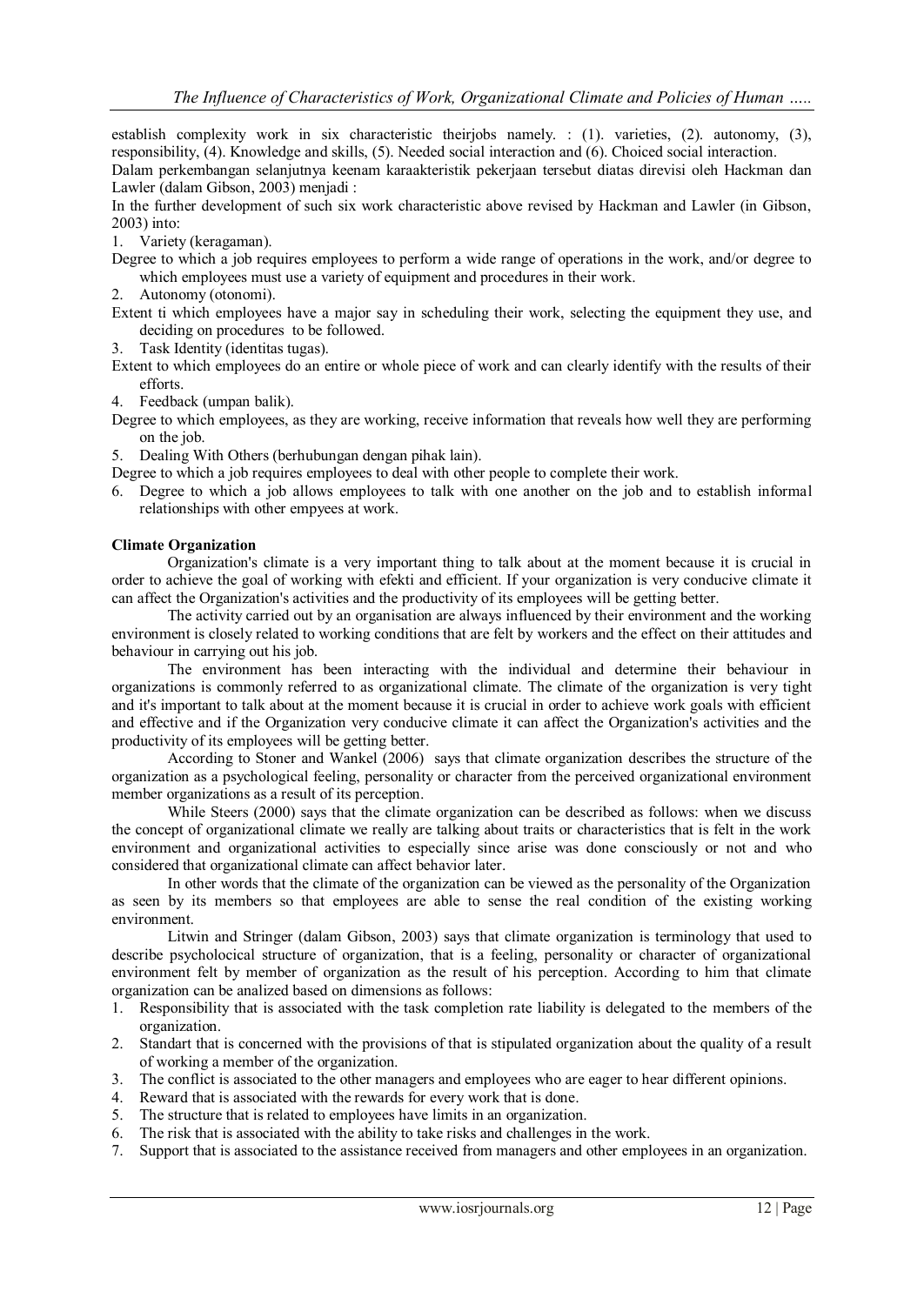- 8. Identity that is associated to our existence in an organization and how valuable we as members of the organization.
- 9. the warmth that is associated to the level of friendship that exist in an atmosphere of work in an organization.

#### **Policy of Human Recource Development**

Sumber daya manusia merupakan aset utama suatu organisasi yang menjadi perencana dan pelaku aktif dari setiap aktivitas organisasi. Sumber daya manusia yang cakap, mampu dan terampil belum menjamin produktivitas kerja yang baik apabila moral kerja dan kedisiplinannya rendah. Mereka baru bermanfaat dan dapat mendukung terwujudnya tujuan organisasi dan jika mereka berkeinginan tinggi untuk berprestasi dan jika sumber daya manusia yang kurang mampu dan kurang cakap serta tidak terampil maka salah satunya mengakibatkan pekerjaan tidak dapat diselesaikan secara optimal dengan cepat dan tepat pada waktunya.

Human resources are the main asset of an organization which became active from the perpetrators and planners of every activity of the organization. Human resources qualified, capable and skilled yet ensures good working productivity in work and dicipline low moral working. They have beneficial and can support the attainment of objectives of the organization and if they wished to perform and if human resources are less capable and less skilled as well as unskilled, then one of them resulted in employment cannot be solved optimally fast and on time. Human resources needs to develop sustainably to obtained human resources very in its true signification namely the works to unsettled will produce something desired.

Quality workers is not only clever but meet all qualitative requirements required of the job so that the job can really be resolved according to plan and, therefore, the companies are expected to be able to find employment which matches the needs of the company within the meaning of the development of the ability and quality of employees and so that they can contribute the best results for his company's survival.

According to Marwansyah (2000 : 6) to increase the competency workhouses, management in a planned fashion trying to develop human resources.A policy of human resource development very is expected to bring under the influence of the company, to increasing productivity which the company will certainly remain consistent of efforts to improve the quality of human resources.

Dessler (2000 : 86) says that Human Recource Development is the effective bring together a number of opportunities or challenges faced by the organization. These challenges include external as well as internal environment changes in company with the challenge of equipping employees will be able to maintain the effectiveness of its work.

Mathis and Jackson (2001) says that Human Recource Development is long process to increase capability and motivation of workers so it can beeome the valuable and motivation for company.

So the purose of Human Resources Development here is not only training but also a career and a variety of other experience:

- 1. To increase working productivity.
- 2. In order to materialize a matching relationship between superiors and subordinates and an opportunity for innovative thinking.
- 3. The decision-making process more quickly and precisely because it involves employees.
- 4. Increase working spirit all of employees.

Bambang Wahyudi (2002) says that carreer is a need that must be grown up continuously by the the employee that it can be support and push his working ability.

While according to Tohardi Tohardi (2002) says that carreer is the level of office ( a job ) that was once in the hold ( is ) by a person during the person employed in organization or the company.

The basic concept of career planning can be explained as follows:

- 1. Career is all a position of employment that is the work of someone during his life cycle.
- 2. Levels of career is a model a position of employment sequence that forms a career a person.
- 3. Career goals is the next position that attempted accomplishments by someone as part of career.
- 4. Career planning is a process by which we select their career goals and career.
- 5. Career development consists of personal improvement that made a person in achieving career plan. (Rivai, 2004).

## **Motivation**

Motivation deriving from latin namely movere which means impulse or impelling.In the development of science and understanding motivation grow according to scientific progress too.

Furthermore, Flippo (1997 : 37) says that motivation is essence, it is a skill in aligning employee and organization interest so that behavior result in achievement of employee want simultaneously with attainment or organizational objectives.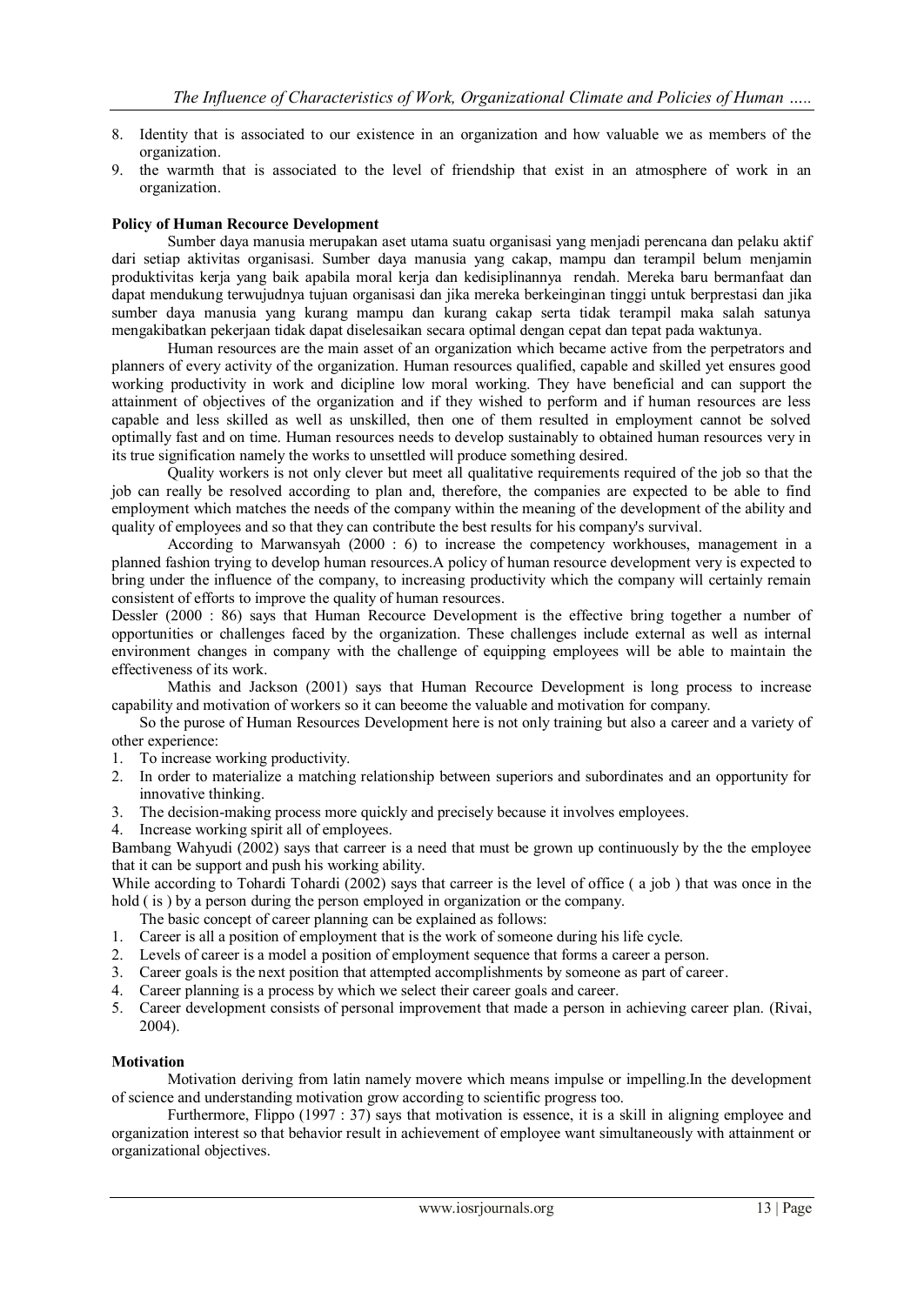Maslow (Stephen P. Robbins, 2000) says that individuals will be motivated in doing activities when the individual concerned to see that the activities meet the needs at the time.

- In his explanation Maslow said that teoeri it is developed on the basis of three dimensions namely:
- 1. Human being is "wanting beings" who are motivated by a desire to gratify their various needs.Sated need for it is not going to move comportment but needs which is sated not act as motivator.
- 2. Someone needs an arrayed in that hierarchy, from the most basic level to the most high.
- 3. Someone needs to move from the lowest level to the next level.

Basic needs theory put forward by Maslow (in Stephen P. Robbins, 2000) are :

- 1. Humans are such social being desirous where he always want more where desire this continuous and only will stop if the end of her death arrived.
- 2. A need has slaked not be a motivator for the perpetrators and only need not yet fulfilled shall be motivator.
- 3. Human needs are arrayed in a level or that hierarchy.

Frederick Herzberg's theory (in Stephen p. Robbins, 2001) famous theory of Herzber's Two Factors Motivation Theory. The theory put forward relates to the satisfaction of the workers who are always connected with the contents of the job (job content) and dissatisfaction at work always caused because the work relationship with the surrounding aspects related to employment (job context).

Satisfactions in work by Herzberg named motivator, as for the dissatisfaction it called factor hygene. Herzberg separating two categories of work as follows:

- 1. Factor those " motivators" could in someone employed to work better and passionate as: recognition of others, opportunities to athletes, challenges and responsibility, and opportunities to develop.
- 2. Factor "hygene" where the existence of a factor will increase satisfaction, but if there is no factors this will create dissatisfaction as: their salary, means of control, the relationship between workers, the condition of workers, wisdom and administration of the company.

Furthermore, motivation theory of David Clelland MC. (in Stephen p. Robbins, 2001) explains that there are three human needs, namely: the need to excel is a boost to outperform and achievers in connection with the seperangkan standard, the need for power is the need to make others behave in a way that people will not behave accordingly and need for affiliation is the desire to have a friendly interpersonal and intimate.

Based on theories that mentioned above can then be associated with previous theories in form of research results that deals with this research namely:

- 1. Janssen, Jonge and Nijhuis (2001) researching on the influence of characteristics of work motivation. His research results resulted in the conclusion that the existence of different work characteristics will encourage employees to be more challenged to finish the job so that it can increase the motivation of working employees are concerned.
- 2. Patterson (2004) describes the results of his research that there is a connection between the job characteristics, organizational climate can also contribute meaningfully towards the motives and results of the work.
- 3. War and the West (2005) explained that there were organizational climate influences on work productivity.
- 4. Dessler (2000) explains that human resource development policy is an effort to improve the management of the motivation and ability of members of organizations that have an impact on work motivation and work productivity.

The research previous that have of relevance to this research is as follows:

| <b>Writers</b>       | <b>Titles</b>                    | <b>Equations/Differences</b>               | <b>Explanations</b>       |
|----------------------|----------------------------------|--------------------------------------------|---------------------------|
| Haukus I, Jannsen,   | Specific relationship between    | The equation: guiler dimensions variable   | of a<br>Characteristic    |
| Jonge<br>De<br>and   | characteristics<br>work<br>and   | characteristic work with motivation.       | work having positive      |
| Nijhuis $(2001)$     | intrinsic work motivation        | The difference: it does not examine the    | correlation motivation    |
|                      |                                  | variables productivity, organizational     | to work.                  |
|                      |                                  | climate and human resource development     |                           |
| Malcolm<br>G.        | Validating the organizational    | The equation: There is a variable          | Organizational            |
| Patterson (2004)     | climate measure : links to       | dimension of organizational<br>climate.    | climate influence on      |
|                      | managerial<br>practice.          | motivation and work productivity.          | work motivation and       |
|                      | productivity and innovation      | The difference: do not examine variables   | work productivity         |
|                      |                                  | for human resource development             |                           |
| Lamp Li $(2000)$     | Human motivation<br>in the       | The equation: It examines the factors that | External factors affect   |
|                      | work organization                | affect the motivation of working           | motivation<br>the<br>- of |
|                      |                                  | The difference: There is no variable work  | working                   |
|                      |                                  | productivity.                              |                           |
| Lauridsen<br>Burton, | Tension<br>Resisten<br>and<br>to | The equation: Organizational climate and   | The presence of a         |
| and Obel $(2000)$    | organizational<br>change<br>1n   | work motivation                            | change in the climate     |

#### **Tabel 2: Previous Researches**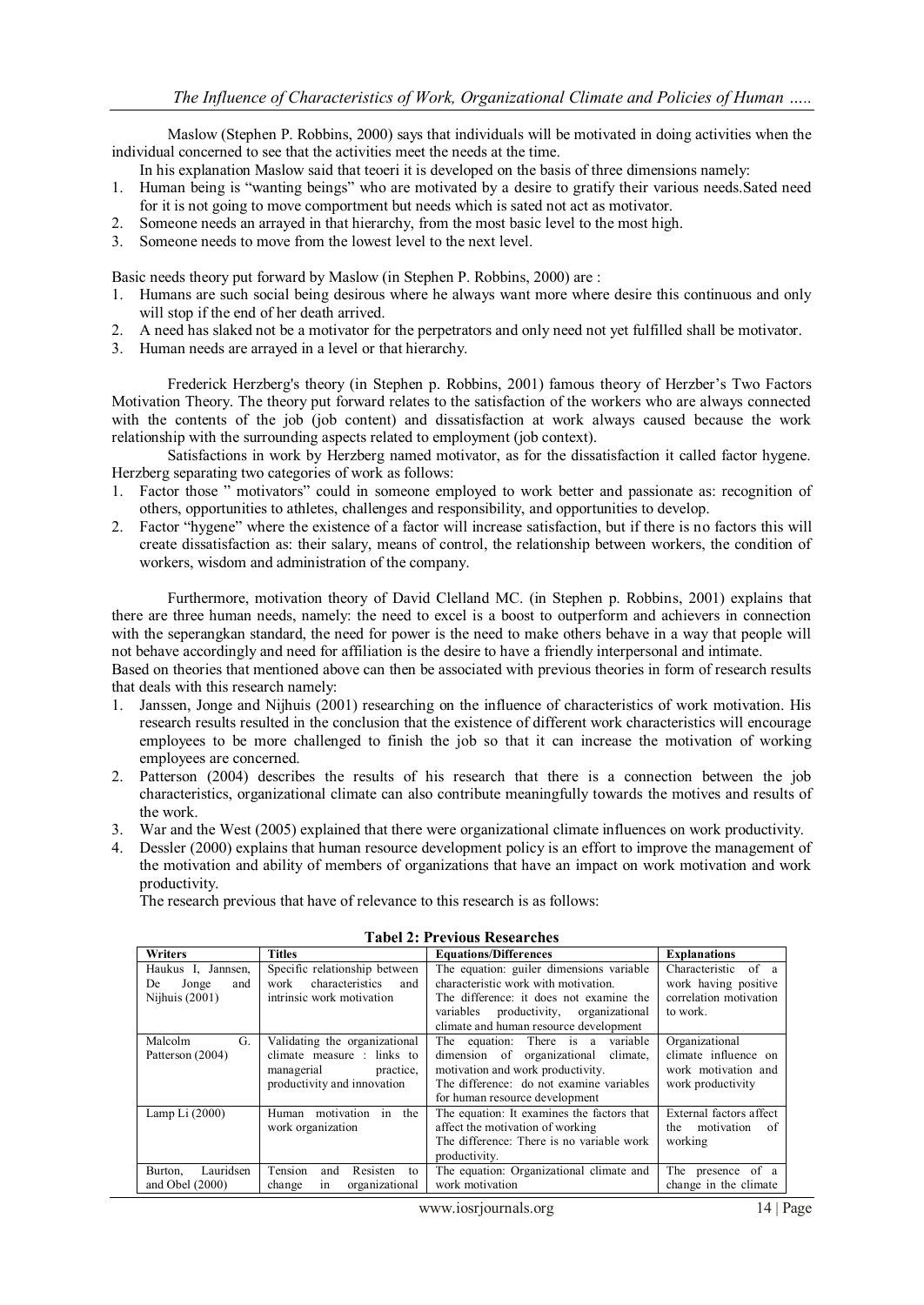|                                                       | climate                                                                 | The difference: examine also the tension<br>and resistance in the organizational<br>climate change | of the organization of<br>employees and affect<br>the motivation work               |
|-------------------------------------------------------|-------------------------------------------------------------------------|----------------------------------------------------------------------------------------------------|-------------------------------------------------------------------------------------|
| Oliver,<br>Gottschalg,<br>and Maurizo Zollo<br>(2004) | Towards a motivation-based<br>theory of the firm                        | Study on the motivation of organizational<br>climate                                               | Organizational<br>climate influence on<br>motivation                                |
| Wright,<br>Balley<br>Е.<br>(2003)                     | Towards Understanding task,<br>mission and public service<br>motivation | Study on the characteristics of the job and<br>work motivatio                                      | Characteristic<br>of a<br>having<br>work<br>influence<br>against<br>motivation work |

Based on the description skeleton research thought up and paradigm research can be formulated as follows:



**Figure 1 : Complete Model of Research**

## **Object Of Research**

The object of research in General include analysis based on the relationship of job characteristics, climatic variables of organizational and human resource development policies that have an impact on the motivation of working Manager by using the theory of behavior.

Characteristic of a job, climate organization and policy development of human resources are exogen variable while the motivation is variable endogenous.

This research is research in the field of organizational behavior with the object of research is the Company-Owned Enterprises Plantations in North Sumatra. This type of study is explanatory research conducted to explain the symptoms that arise with regard to the factors of behavior and motivation.

The type of data required primary data is sourced from a questionnaire distributed to selected respondents. The above issue was intended to find out the characteristics of the jobs climate, organization and human resource development policies in influencing motivation.

Based on three State-Owned Plantations in North Sumatera is limited Libiality Company Plantations State (LLCP/PTPN) II, III and IV then the number of managers who there were 141 managers and all of them become respondents research.

Data is collected on all respondents who are at third estate, i.e. in tiers manager, where respondents had received questioner from the researchers that can be delivered to respondents to get an answer for charging questioner who had been distributed.Next questioner collected on returning by the researcher to see all the answers have been answered by all respondents and then done sorting data to classifying the data.

The purpose of sorting data and tabulations is to see the link between the data with the facts so that the data will help to give answers to the problems that exist in the object of research.

Based on those three State-owned enterprises existing Plantations in North Sumatra which LLCP/PTPN XIV II, III and IV will provide a description of the existing conditions of the company.

## **III. Methodology Of Research**

The study is done by method survey survey where is the effort to gather information of respondents that is an instance by using a questionnaire that structure.

Instrument analysis used in this study is the analysis of the model equation structures (Structural Equation Modeling = SEM) in which the data should be tested with test validity and reliability.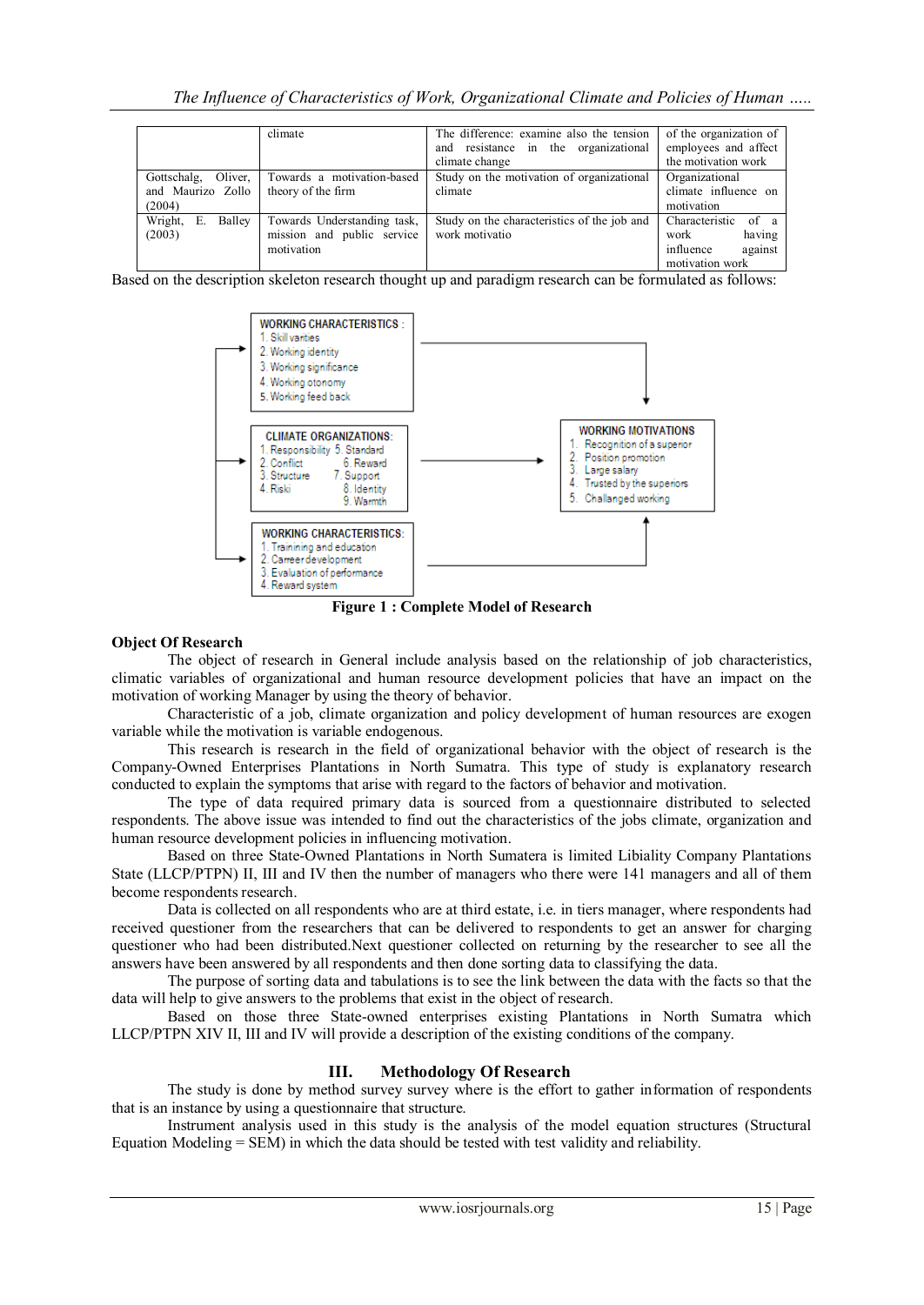There are four primary variables (construct variables) in the model of variable characteristics i.e. research work (X-1), organizational climate variables (X-2), and pengembangansumber human resources policy variables (X-3) and motivation of working (Y).

Populations and samples in this research is the third Manager in State-Owned Plantations in Sumatera Utara namely: LLCP/PTPN XIV II, III and IV.

Given the amount of managers in all three companies benefits of the plantation a little and all managers who is on the benefits of the plantation be used as a unit of analysis in research.

Data collection procedure in this study was conducted with the following steps:

1. The observation that do direct observation on the object of research.

2. A live interview with respondents.

3. Filling the questionnaires provided

4. Library research.

Next, is the operasionalization and measurement of each dimension of the indicator variables used type frequently used likert scale, the researchers asked and is suitable to measure the response of the respondent's attitude towards the object variables are examined.

Skala Scale likert who is still in the ordinal of then to raise of measurement to the interval beforehand done the process of transformation of data used technique of **Method Of Successive Interval (MSI).**

| <b>VARIABLES</b>       | <b>DIMENSIONS</b>     | <b>INDICATORS</b>                                                                                                            | <b>Scale</b> | Item            |
|------------------------|-----------------------|------------------------------------------------------------------------------------------------------------------------------|--------------|-----------------|
| Working                | Skill Varieties (X 1) | The demands of the skills and expertise of the needful in connection                                                         | ordinal      | 1               |
| <b>Characteristics</b> |                       | with work                                                                                                                    |              |                 |
|                        |                       | The level of difficulty of completion of the work                                                                            |              | $\overline{2}$  |
|                        |                       | The level of repetition of a work                                                                                            |              | 3               |
|                        | Work Identity         | A work having a clear start and end                                                                                          | ordinal      | 4               |
|                        | (X2)                  | The demands of the job responsibility from beginning to end                                                                  |              | 5               |
|                        |                       | execution of the job                                                                                                         |              |                 |
|                        |                       | Opportunities available to get the job done completely.                                                                      |              | 6               |
|                        |                       | The influence of work against any other work                                                                                 |              | 7               |
|                        | Work Significance     | The influence of the work of the products jobs                                                                               | Ordinal      | 8               |
|                        | (X3)                  | The influence of work against life and the welfare of others                                                                 |              | 9               |
|                        | Work Otonomy          | Freedom in finishing the job                                                                                                 | ordinal      | 10              |
|                        | (X <sub>4</sub> )     | Dependence of work against any other work                                                                                    |              | 11              |
|                        | Feed-back             | Freedom in making change<br>The information obtained about the results of the work                                           | ordinal      | 12<br>13        |
|                        |                       | The influence of the result of work on the next implementation.                                                              |              | 14              |
|                        | (X 5)                 | The necessary actions with respect to the results of the work                                                                |              |                 |
|                        |                       |                                                                                                                              |              | 15              |
| <b>Climate</b>         | Tanggung jawab        | The consistency of the implementation of the work regulation.                                                                | ordinal      | 16              |
| Organization           | (X <sub>6</sub> )     | The level of the delegation of the completion of a job                                                                       |              |                 |
|                        |                       | The level of attention to the implementation and the completion of a                                                         |              | 17              |
|                        |                       | job                                                                                                                          |              | 18              |
|                        |                       | The responsibility of a supervisor toward subordinate to another                                                             |              |                 |
|                        |                       |                                                                                                                              |              | 19              |
|                        | Standard              | Company establishes standard or work quality.                                                                                | ordinal      | 20              |
|                        | (X 7)                 | Standart that has been established is used as benchmarks in the work                                                         |              | 21              |
|                        |                       | Leaders have always stressed the importance of improving the quality                                                         |              |                 |
|                        |                       | of jobs                                                                                                                      |              | 22              |
|                        | Conflict              | The company always prevent conflicts by creating an atmosphere                                                               | ordinal      | 23              |
|                        | (X 8)                 | conducive work                                                                                                               |              |                 |
|                        |                       | Colleagues help each other if there is the problem that was come upon                                                        |              | 24              |
|                        |                       | one member of the organization                                                                                               |              |                 |
|                        |                       | The leadership is willing to provide time to resolve conflicts that occur                                                    |              | 25              |
|                        | Reward                | The company put salary according to his work                                                                                 | ordinal      | 26              |
|                        | (X9)                  | The company gives bonuses to reach the target in his work                                                                    |              | 27              |
|                        |                       | The company provides other incentives overtime and money to the                                                              |              | 28              |
|                        |                       | employee in order that the employee be encouraged in the works                                                               |              |                 |
|                        | Structure             | Company apply rules and regulations that limit employees                                                                     | ordinal      | 29              |
|                        | (X10)                 | The company creates a clear work procedures                                                                                  |              | 30              |
|                        | Risk                  | The company made the prediction to the risk that is going to happen in                                                       | ordinal      | 31              |
|                        | (X 11)                | the future                                                                                                                   |              | 32              |
|                        |                       | Company move or arrange alternative rescue if risk prediction happen<br>Company ease the relationship between a unit of work | ordinal      | $\overline{33}$ |
|                        | Support<br>(X 12)     | Company push the coöperation team mutual support on any work                                                                 |              | 34              |
|                        | Identity              | The level of concern for the welfare of company employees                                                                    | ordinal      | $\overline{35}$ |
|                        | (X13)                 | Company employees treat in an equitable manner                                                                               |              | 36              |
|                        | Warmth                | Company trying to create harmonizing at work.                                                                                | ordinal      | 37              |
|                        | X14)                  | The application of transparent system management                                                                             |              | 38              |
|                        |                       | Supervision is directed to encourage employment spiri                                                                        |              | 39              |
|                        |                       |                                                                                                                              |              |                 |

#### **Tabel 3. Variable Operationalization**

www.iosrjournals.org 16 | Page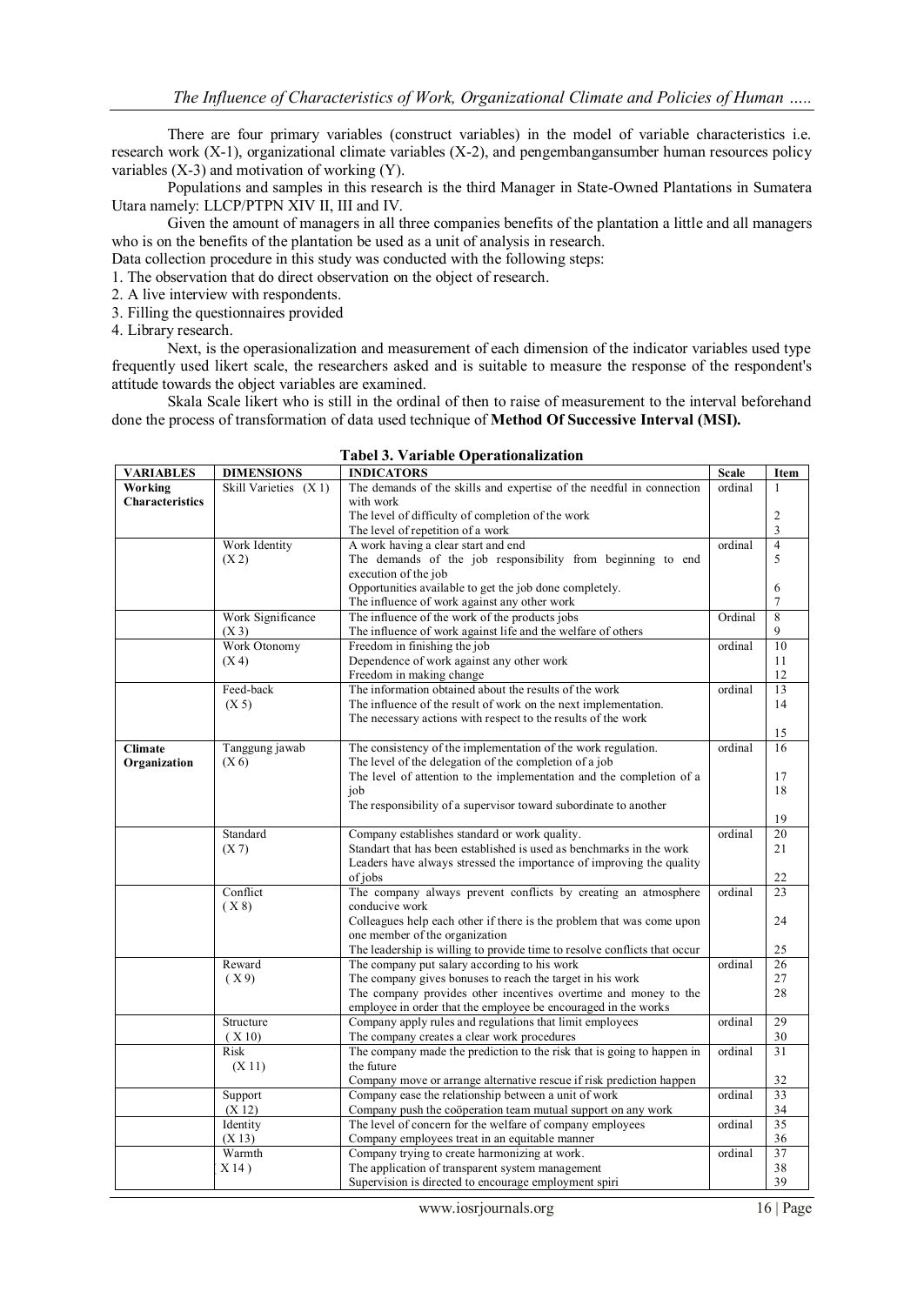| Human             | Training, Education, | Companies advocated the development of Human Resource.              | ordinal | 40 |
|-------------------|----------------------|---------------------------------------------------------------------|---------|----|
| <b>Resource</b>   | Development.         | Training, education, and development programs have a level of       |         |    |
| Development       | (X15)                | conformity with the execution of the work and is conducted on an    |         | 41 |
| Policy            |                      | ongoing basis                                                       |         |    |
|                   |                      | Training programs, education and Human Resource development         |         |    |
|                   |                      | contributed to improved ability of member organizations.            |         | 42 |
|                   | Carreer Development  | Organization having a clear line career.                            | Ordinal | 43 |
|                   | (X16)                | Career development is done on the basis of work achievement         |         | 44 |
|                   |                      | Companies provide equal opportunity for employees<br>career         |         |    |
|                   |                      | development                                                         |         | 45 |
|                   | of<br>assessment     | The assessment system work performance formulated clearly           | Ordinal | 46 |
|                   | working achievement  | The assessment of work performance must be conducted regularly.     |         |    |
|                   | (X 17)               | Assessment of the work achievement have high objectivityi           |         | 47 |
|                   |                      | There is a follow-up of the results of research work achievement    |         |    |
|                   |                      |                                                                     |         | 48 |
|                   |                      |                                                                     |         | 49 |
|                   | Reward System        | The presence of a system of return that allows for the employees to | Ordinal | 50 |
|                   | (X18)                | excel well.                                                         |         |    |
|                   |                      | In granting return company employees treat in an equitable manner   |         | 51 |
|                   |                      | The application of a return by the company in accordance with       |         |    |
|                   |                      | prevailing provisions                                               |         | 52 |
| <b>Motivation</b> | Recognition<br>of    | Desire to get recognition from superiors                            | Ordinal | 53 |
|                   | Superior             | Good chances to get recognition of a superior                       |         | 54 |
|                   | (Y <sub>1</sub> )    | Belief obtain the recognition of a superior                         |         | 55 |
|                   | Position promotion   | Desire to get position promotion                                    | Ordinal | 56 |
|                   | (Y 2)                | Good chances to get better position                                 |         | 57 |
|                   |                      | Belief obtain to get position promotion                             |         | 58 |
|                   | To get large salary  | Desire to get large salary.                                         | Ordinal | 59 |
|                   | (Y <sub>3</sub> )    | Good chances to get large salary.                                   |         | 60 |
|                   |                      | Belief obtain large salary.                                         |         | 61 |
|                   | Trusted by Superiors | Desire to be trasted by Superiors.                                  | Ordinal | 62 |
|                   | (Y4)                 | Good chances to be trusted by Superiors.                            |         | 63 |
|                   |                      | Belief obtain the trust from Superiors.                             |         | 64 |
|                   | Obtain the job which | Desire to be givem the chance to do the more challenged work.       | Ordinal | 65 |
|                   | is more challenged.  | Good chances to be givem the chance to do the more challenged work. |         | 66 |
|                   | (Y 5)                | Belief to be givem the chance to do the more challenged work.       |         | 67 |

For the purpose of testing hypotheses have been formulated in front like that is put on quantitative testing techniques, then the latent variable measuring results data (variable construct) or manifest variables (observable variables) should be converted into a form of quantitative data.

The measurement will be used in the set of tools in the form of questions/statements where each statement has a question/answer type likert scale in ranks starting from scale 1 represents the lowest answers and score up to 5 scale for ranking the highest answer.

## **Procedure Of Collecting Data**

Procedure of collecting data in this research is carried out by doing the steps below:

- 1. The observation that is the collection of data by holding direct observation of objects that are examined with the aim to better know the circumstances that happened on the field.
- 2. Live interview with respondents target on each part well structured or unstructured interview.
- 3. A questionnaire for the purpose of collecting data related to the variables examined, namely the ability of employees, work motivation and performance of employees.
- 4. Library research that is complement the data required primary and skunder data obtained through library research methods

## **IV. Model Of Data Analysis**

#### **1. Validity Test**

Test the validity of the data indicates skill level instrument for expressing something becomes the object of measurement carried out by the instrument so that the expected results of the research may explain the results that really correspond to the real facts of the case. (Uma Sekaran, 2000).

Test the validity of in this research will uses the technique correlation spermen rho which was formulated by Jamaluddin Ancok ( in Masri Singarimbun and Sofian Effendy, 1995: 137 ) as follows:

$$
r = \frac{n \sum xy - (\sum x)(\sum Y)}{(n \sum x \cdot 2 - (\sum X) \cdot 2)(n \sum y^2 - (\sum Y) \cdot 2)}
$$
(1)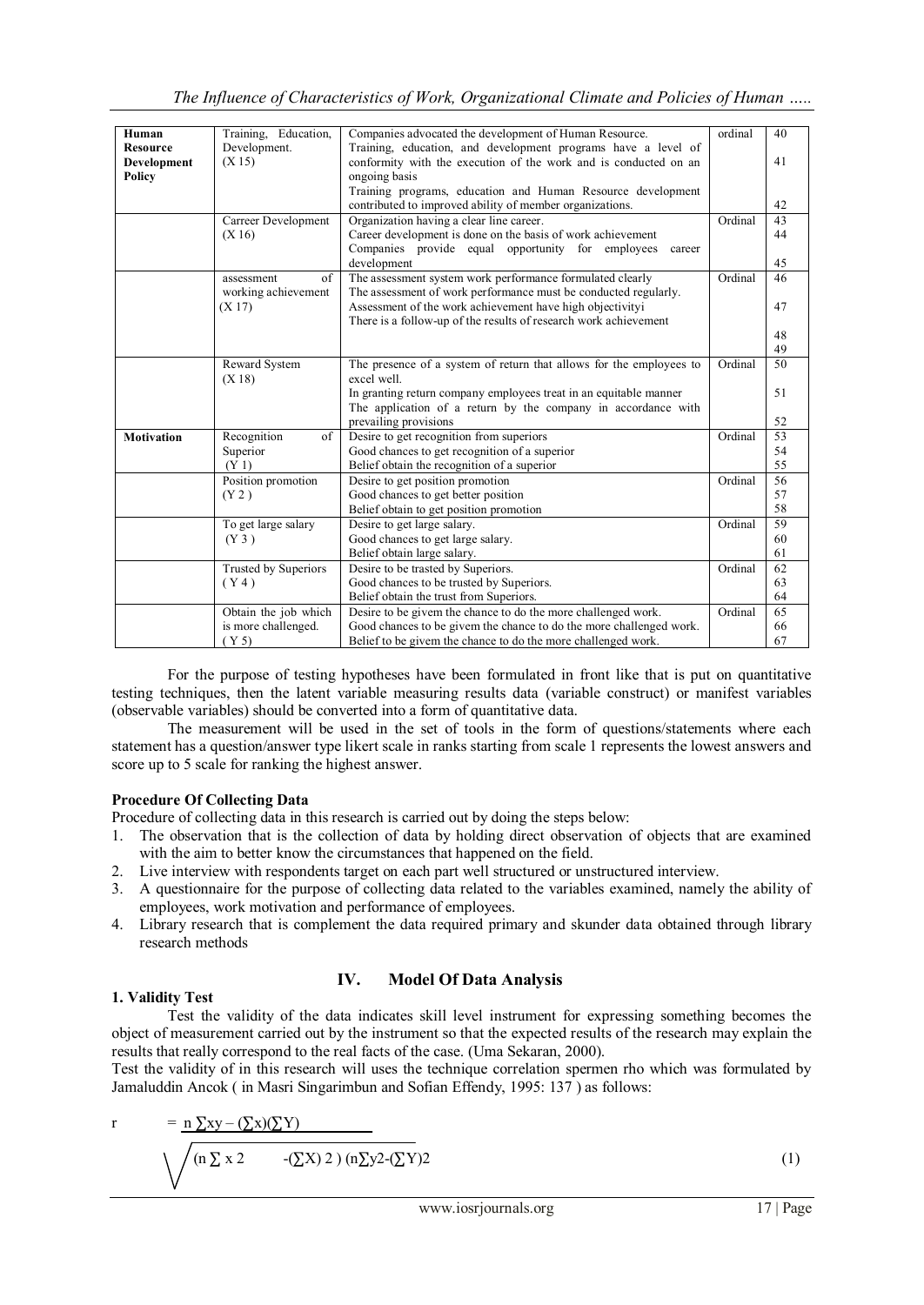While :

 $r =$  Coefisien of correlation between X and Y

 $X =$  Score obtained from subject for each item.

 $Y = Total Score obtained from all subjects.$ 

 $\Sigma$  X = The Total Score in distribution X.

 $\overline{Y}Y = \text{Total Score}$  in distribution Y.

 $\sum X_2$  = The amount of quadratic for each score of X.

 $\Sigma y^2$  = The amount of quadratic for each score of Y.

 $N =$ The measurement of population.

## **2. Reliability Test**

Next reliablitas test is performed to determine whether the data-collecting tool indicates the level of precision, accuracy, stability or consistency of the tool in expressing certain symptoms of a group of individuals even though done in different time.

Formula used is as follows:

 $C - R = (\sum$  std. loading)2 --------------------------------- (2) (∑std. loading)2 + ∑ e j The limited mark used to measure a level of reliability which can be obtained is  $C-R \ge 0.7$ Variance Extracted  $(V - E)$  obtained by the formula:  $\mathbf{V} - \mathbf{E} = \frac{(\sum \text{Std Loading})^2}{(\sum \text{Set L L})^2 + (\sum \text{Set L})^2}$  $(\sum$  Std .Loading  $)^2 + \sum \mathcal{E}_j$ (3)

While:

Std Loading obtained from standardized loading for each indicator.

 $E_i$  is measurement error from each indicators.

Considering the process of calculation in the process of work is quite complex because it requires a process of iteration in search of the necessary values and involves the calculation of the matrix, it will be difficult if the calculation is done manually, therefore to simplify the calculation used a statistical program (Software) that in this case the software used is LISREL 8.30

An instrument data analysis used in this experiment using analysis structural equation unified (ev) Model equation structural been a set of techniques allowing testing sebuahrangkaian a very elaborate and simultaneously (Ferdinand, 2000).

Solimun (2002) says that Structural Equation Modeling (SEM) or integrated approach is LISREL between factor analysis.

The purpose of shem was informed variance the parameters of values of the variables that is covered in structural model.

## **Statistical test**

By refering the normal distribution student-t and every estimation of the parameters above can be formulated into statistics and form hypothesis signifikansinya set by test  $t (t - test)$  with probability criteria is 0,04 for accepting or rejecting the hypothesis.

The form of formula and test of statistical hypothesis is as follows:

1. Correlation Parameter (r) :  $H_0: r < 0$  $H_a: r > 0$ Criteria t  $_{\text{count}}$  more than t  $_{\text{table}}$  so  $H_0$  rejected,  $H_a$  accepted

2. Parameter y :

 $H_o: y \leq 0$ 

 $H_a \cdot y > 0$ 

Criteria t  $_{\text{count}}$  more than t  $_{\text{table}}$  so  $H_0$  rejected,  $H_a$  accepted.

## **V. Result Of Research**

In this part, it will be done to test hypothesis about the influence between work characteristic variables (X 1) and climate organization variables (X 2) and Human Resource Devevelopment Policy (X 3) to work motivation (Y).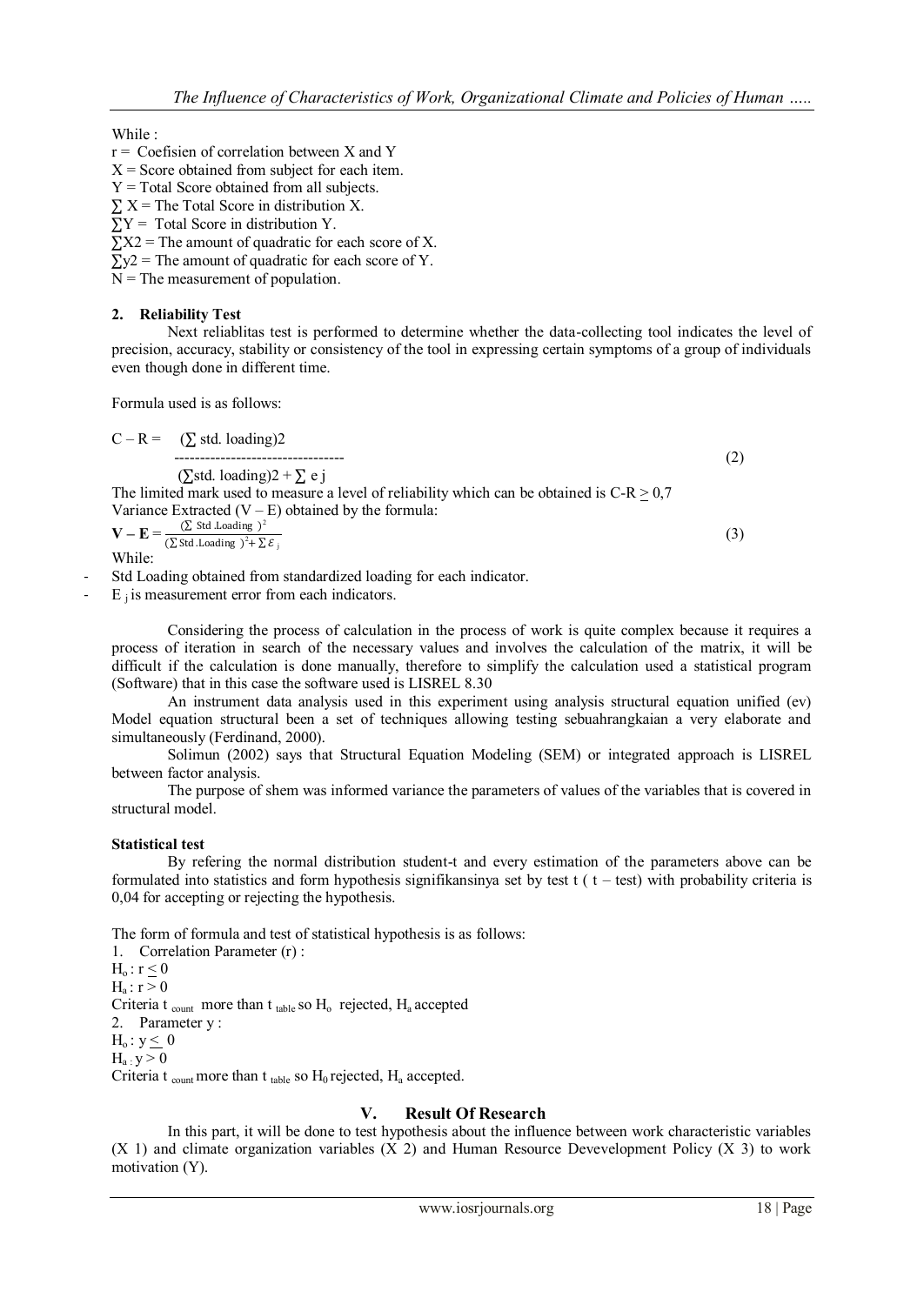The result obtained by using Lisrell program for equantitative structural model which is available with hypothesis, is as follows:

MOT =  $0.60 \text{ KP} + 0.34 \text{ IO} + 0.22 \text{ KPSDM}$ , Errorvar =  $0.24$ , R2 =  $0.76$  (0,27) (0,095) (0,091) 2,20 3,58 2,42

Based on the equative structure above, it can be seen how big the direct influence the work characteristic to managers' work motivation, that is as big as:  $(0.60 \times 0.60 \times 100\%) = 36\%$ . The magnitude of the direct influence of climate organization to work motivation is as big as  $(0,34 \times 0.34 \times 100\%) = 11,56\%$ . While the magnitude of the influence of Human Resource Development Policy is:(0,22 x 0,22 x 100 %) = 4,84  $\%$ .

Partial tess shows that the score of  $t_{\text{count}}$  for each is as big as 2,20; 3,58; and 2,42 so  $H_0$  is rejected and H<sup>a</sup> accepted. By this result, we can say that work characteristic variable, climate organization variable and policy of Human Resource Development influence directly against work motivation and also influence for each to managers' work motivation.

Furthermore the influence of simultaneous job characteristics, climatic variables variable of organization and human resource development policies towards the work motivation of managers in Stateowned enterprises of plantations in North Sumatra is at 76%, amounting to 24% the rest is influenced by other factors.

Thus it can be concluded that the climate of the Organization, human resource development policy simultaneously affect the work motivation of managers in State-Owned Plantations in North Sumatra.



#### **Gambar 2 : The Influence of Work Characteristic, Climate Organization, Policy of Human Resource Development Towards Managers' Work Motivation**

#### **1. Conclusions**

#### **VI. Conclusions And Suggestions**

Characteristics of Work, Organizational Climate And Human Resource Development Policies have a strong impact on the Managenrs' Motivation of Working . This is consistent with the empirical studies that have been conducted by researchers before and this means show evidence the information well enough to justify that the exogenous variable is three external factors that become strong predictor variable in influencing Managers'motivation of Work.

#### **2. Suggestions**

The management needs to formulate integrated HR policy through: provision of clear information about staffing, procedures and implementation. In addition to the formulation of the assessment system for employee career where penjenjangan should be made clear and career selected transparently.

In the organization need to created a conducive atmosphere in carrying out the work and harmonious relationships among fellow officers and the good relationships between employees or subordinates with superiors.

The officials are also to note that they have a variety of skills so as to enrich the knowledge and experience possessed by each employee of the Organization in assisting the larger forward.